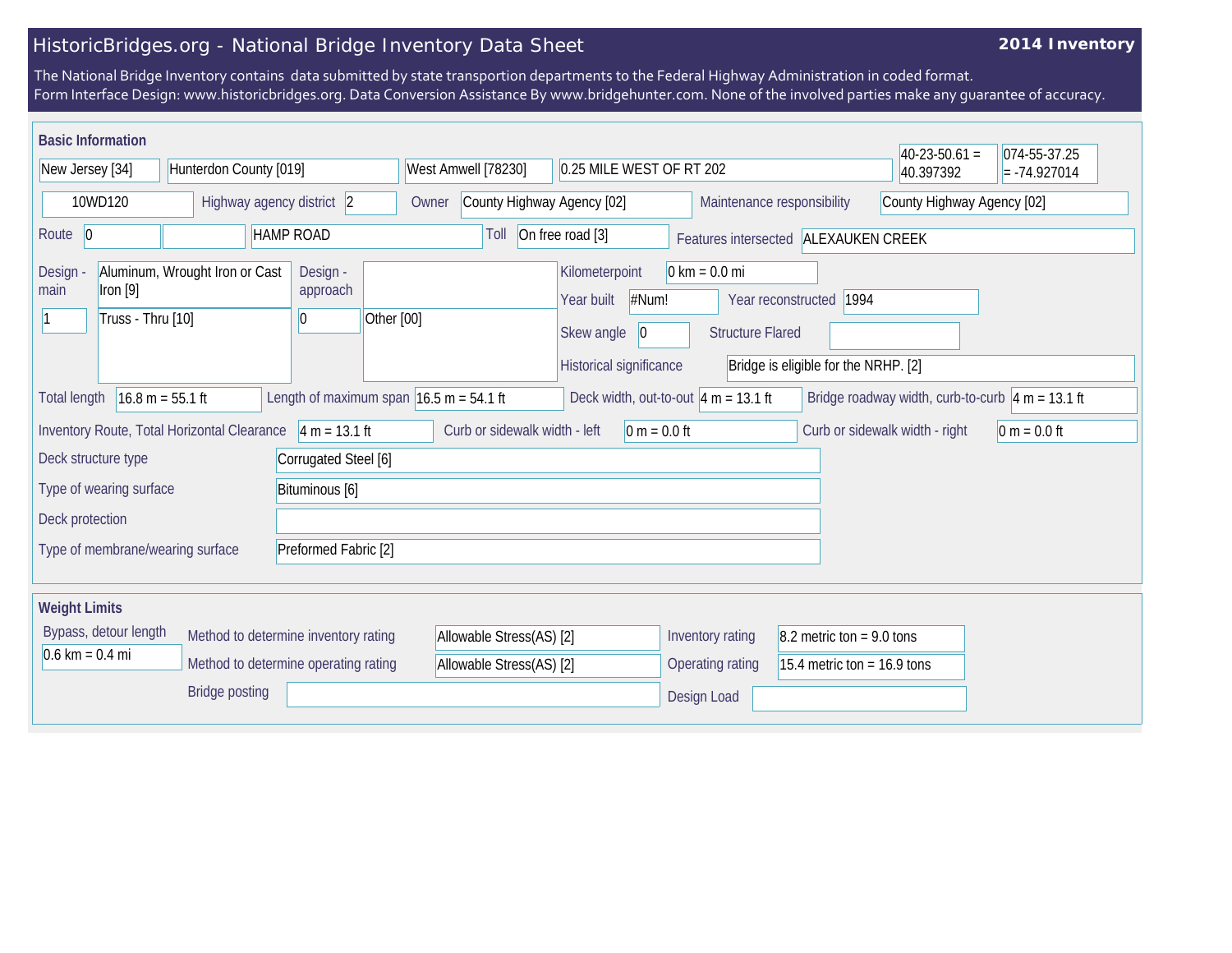| <b>Functional Details</b>                                                                                                                                  |                                                                                         |  |  |  |  |  |
|------------------------------------------------------------------------------------------------------------------------------------------------------------|-----------------------------------------------------------------------------------------|--|--|--|--|--|
| <b>Average Daily Traffic</b><br>Average daily truck traffi   0<br>60                                                                                       | 2033<br>%<br>Year 2013<br>Future average daily traffic<br> 74<br>Year                   |  |  |  |  |  |
| Road classification<br>Local (Rural) [09]                                                                                                                  | Lanes on structure  1<br>Approach roadway width<br>$4 m = 13.1 ft$                      |  |  |  |  |  |
| Type of service on bridge Highway [1]                                                                                                                      | Direction of traffic One lane bridge for 2 - way traffic [3]<br>Bridge median           |  |  |  |  |  |
| Parallel structure designation<br>No parallel structure exists. [N]                                                                                        |                                                                                         |  |  |  |  |  |
| Type of service under bridge<br>Waterway [5]                                                                                                               | Navigation control<br>Lanes under structure<br>$\vert$ 0                                |  |  |  |  |  |
| Navigation vertical clearanc<br>$0 = N/A$                                                                                                                  | Navigation horizontal clearance $ 0 = N/A$                                              |  |  |  |  |  |
| Minimum navigation vertical clearance, vertical lift bridge $\vert$ 0 m = 0.0 ft<br>Minimum vertical clearance over bridge roadway<br>$99.99 m = 328.1 ft$ |                                                                                         |  |  |  |  |  |
| Minimum lateral underclearance reference feature Feature not a highway or railroad [N]                                                                     |                                                                                         |  |  |  |  |  |
| Minimum lateral underclearance on right $0 = N/A$                                                                                                          | Minimum lateral underclearance on left $0 = N/A$                                        |  |  |  |  |  |
| Minimum Vertical Underclearance $ 0 = N/A $                                                                                                                | Minimum vertical underclearance reference feature Feature not a highway or railroad [N] |  |  |  |  |  |
| Appraisal ratings - underclearances N/A [N]                                                                                                                |                                                                                         |  |  |  |  |  |
|                                                                                                                                                            |                                                                                         |  |  |  |  |  |
| <b>Repair and Replacement Plans</b>                                                                                                                        |                                                                                         |  |  |  |  |  |
| Type of work to be performed                                                                                                                               | Work to be done by contract [1]<br>Work done by                                         |  |  |  |  |  |
| Replacement of bridge or other structure because<br>of substandard load carrying capacity or substantial                                                   | Bridge improvement cost<br>561000<br>40000<br>Roadway improvement cost                  |  |  |  |  |  |
| bridge roadway geometry. [31]                                                                                                                              | $16.8 m = 55.1 ft$<br>Length of structure improvement<br>Total project cost<br>745000   |  |  |  |  |  |
|                                                                                                                                                            | 2009<br>Year of improvement cost estimate                                               |  |  |  |  |  |
|                                                                                                                                                            | Border bridge - percent responsibility of other state<br>Border bridge - state          |  |  |  |  |  |
|                                                                                                                                                            | Border bridge - structure number                                                        |  |  |  |  |  |